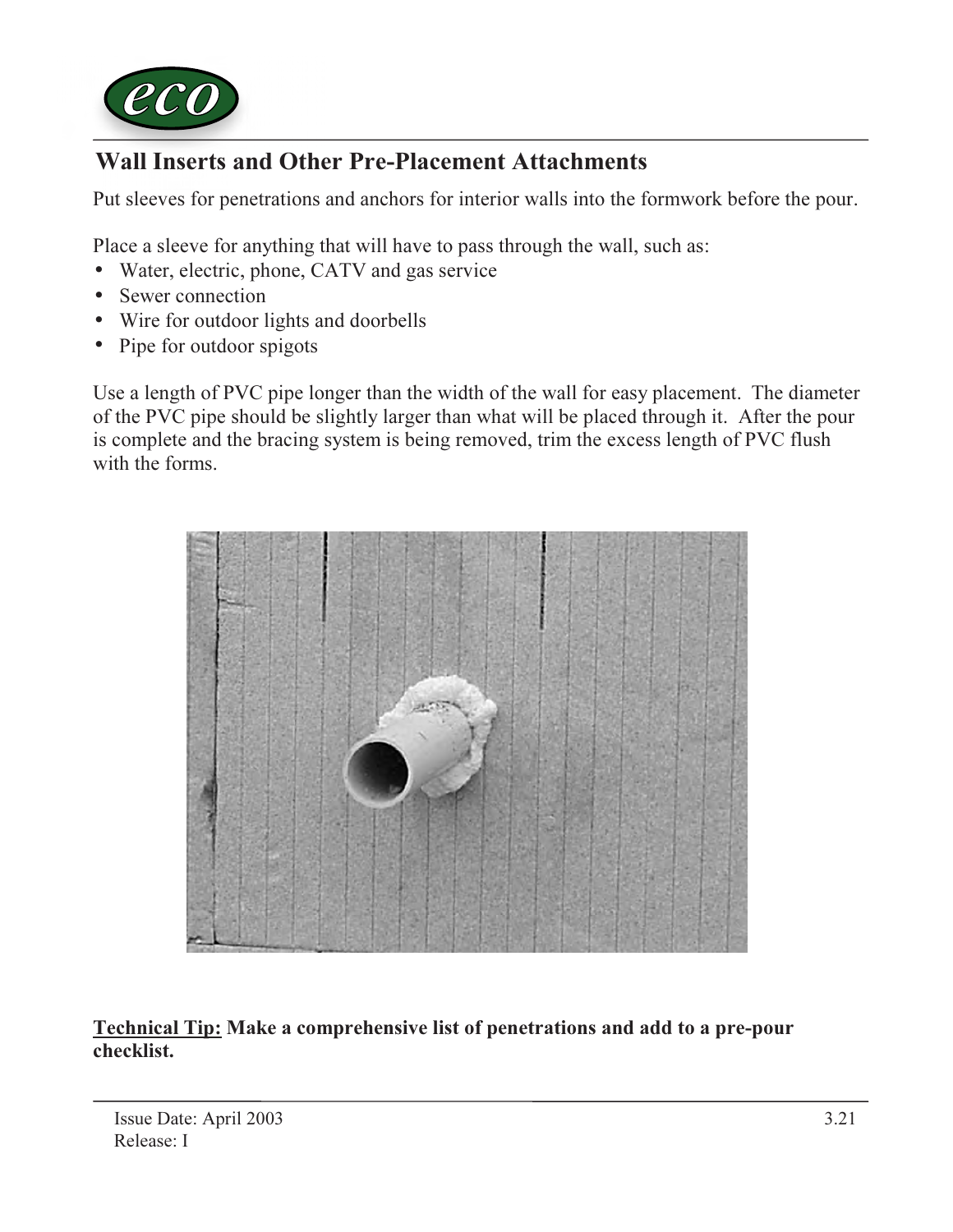

If some or the entire exterior of the building will be finished with brick or masonry, push brick ties through the foam at the recommended positions. With their ends exposed inside the cavity the concrete will lock them into place.

Another option is to screw the brick ties directly to the web after the pour.

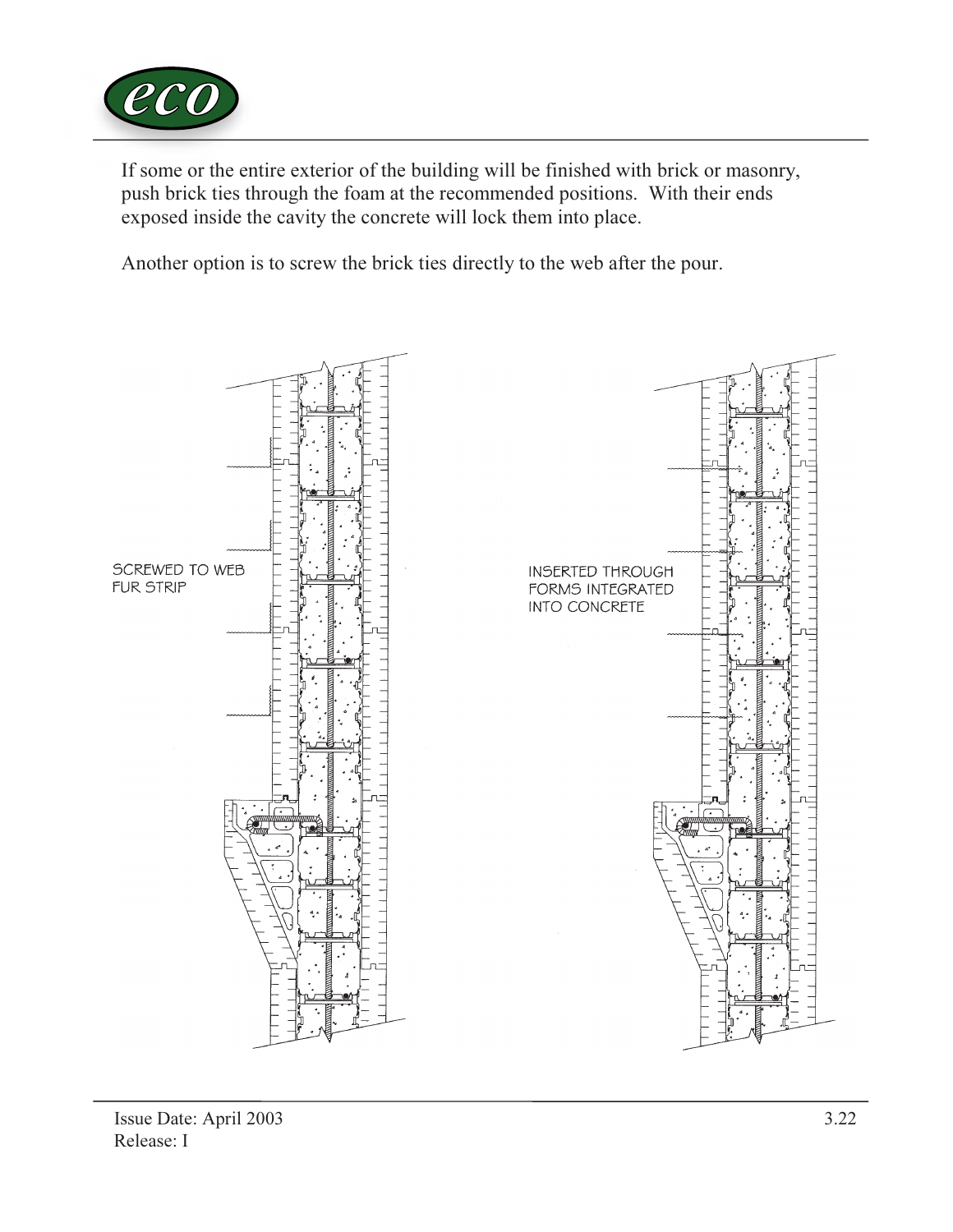

# Pre-Placement Preparation

Plumbing the wall Plumb and straighten all walls before the pour.

By attaching scrap 2 x 4s in the corners vertically on the top course of forms you will be able to run a string line around the building. As one worker measures along the wall to make sure the distance between the string and the wall is consistent, someone else can be adjusting the kickers as necessary to bring the wall into plumb.

### Technical Tip:

## Again, check to make certain that the diagonal turnbuckles of the wall alignment system are adjusted to the middle of their travel.

### Covering the top of wall

If another story of ECO-Block will be built on top of this one, cover all the top edges of the wall with wide tape or something else removable. This keeps the top of the forms clean, which allows additional forms to be stacked on top.

### Technical Tip:

4-6 foot pieces of plastic or aluminum gutter work well to cover the top of the wall. These pieces may be moved along as you pour. Wide tape will also work well to cover the top of the block